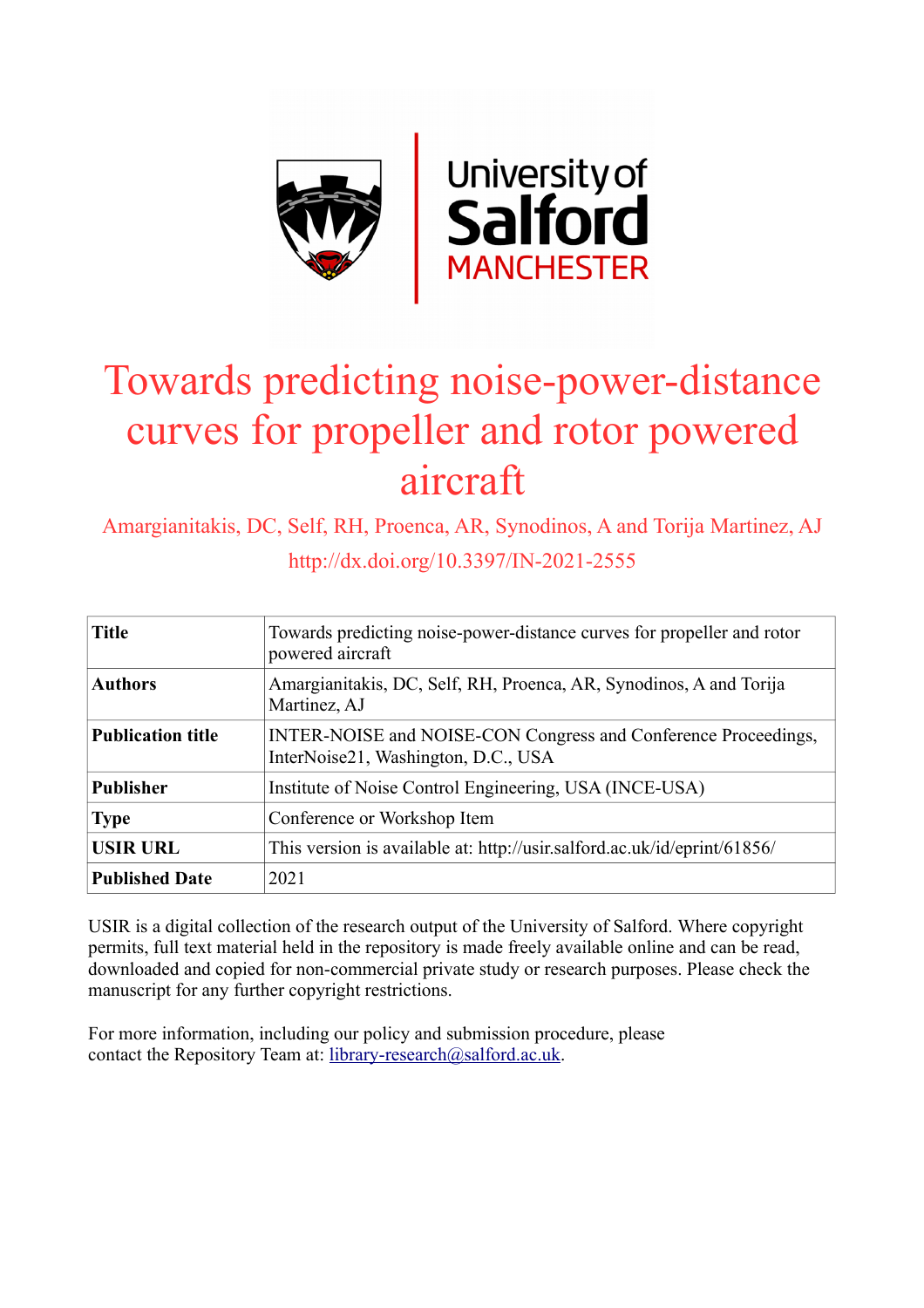

# Towards predicting Noise-Power-Distance curves for propeller and rotor powered aircraft

Amargianitakis D.C.<sup>[1](#page-1-0)</sup> Self R.H.<sup>[2](#page-1-1)</sup> Proenca A.R.<sup>[3](#page-1-2)</sup> Synodinos A.P.<sup>[4](#page-1-3)</sup>, Visiting Academic Institute of Sound and Vibration, University of Southampton Southampton, Hampshire, SO17 1BJ, UK

Torija A.J.[5](#page-1-4) Acoustics Research Centre, University of Salford, Manchester M5 4WT, UK

# ABSTRACT

*Propeller and rotor based propulsion systems are the predominant choice of power delivery system in the upcoming Urban Air Mobility market. Fully electric air-taxis (car sized vehicles with Vertical Take-o*ff *and Landing, VTOL, capabilities) concepts are using the benefits of the scalable properties of electric motors to distribute propulsor units all over the airframe. The large variety of concepts and configurations of these vehicles poses a serious issue in predicting noise generated on the ground. The need for a high-level model to aid in acoustic decision making is evident. Through the demonstrated methodology of computationally deriving Noise – Power – Distance curves for conventional turbo fan aircraft, this paper delivers the capability of dealing with propeller propulsion systems and the associated propeller tonal noise sources to generate the NPDs and therefore noise exposure maps. The aims can be broken down into two objectives: a) demonstrate the capabilities of the proposed propeller harmonics noise scaling laws to calculate noise variation from a baseline scenario and b) incorporate the scaling components into the larger capability of producing noise exposure contours, by the means of computationally deriving Noise-Power-Distance curves for propeller power aircraft. Preliminary NPD curves for General Aviation sized propeller power aircraft are generated and discussed.*

<span id="page-1-0"></span> $1$ dca1g14@soton.ac.uk

<span id="page-1-1"></span><sup>2</sup> rhs@soton.ac.uk

<span id="page-1-2"></span><sup>3</sup>A.Proenca@soton.ac.uk

<span id="page-1-3"></span><sup>4</sup>A.Synodinos@soton.ac.uk

<span id="page-1-4"></span><sup>5</sup>A.J.TorijaMartinez@salford.ac.uk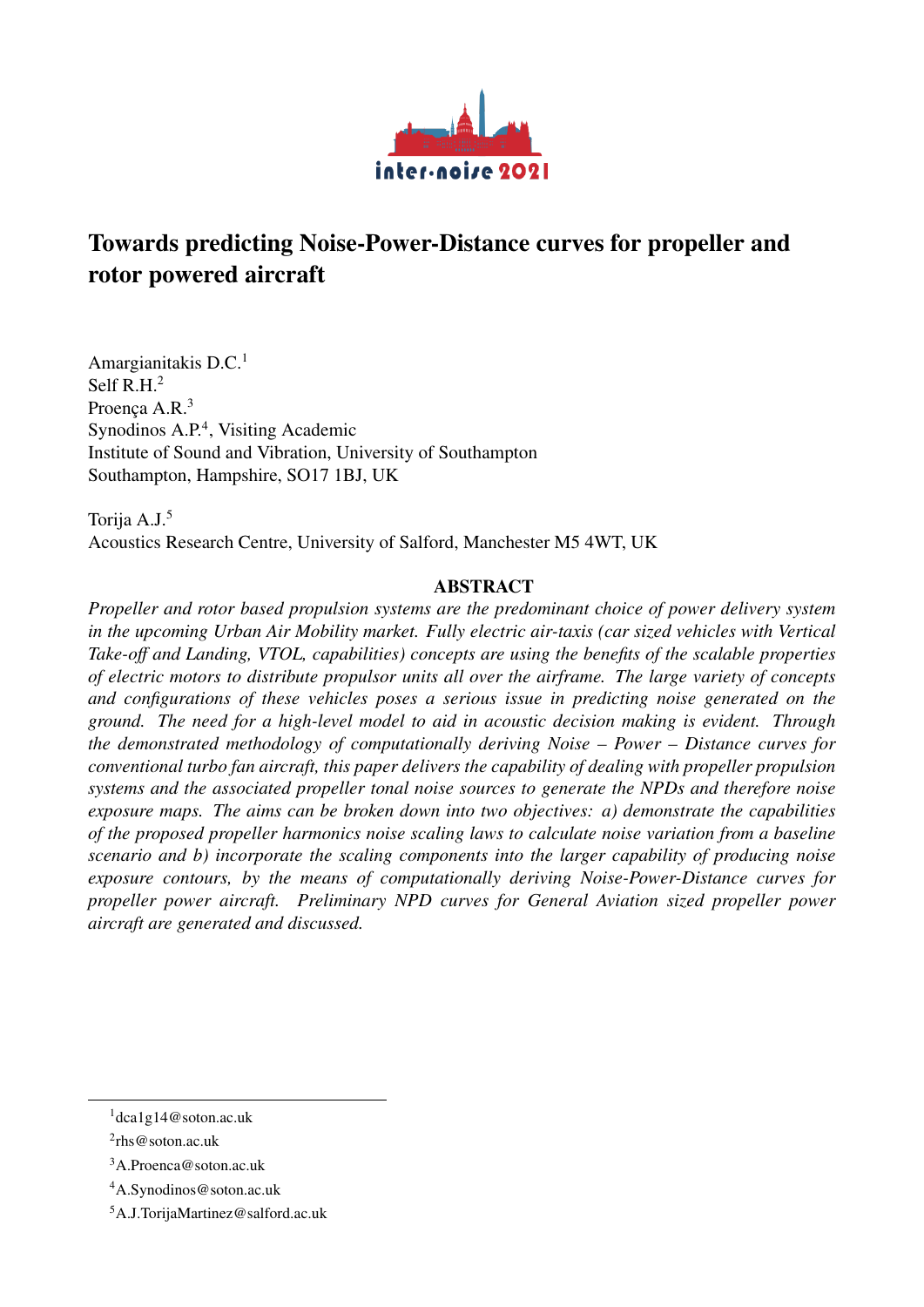#### 1. NOMENCLATURE

#### $SVM$

| <b>SYMBOLS</b>   |                                                       | $M_r$            | $=\sqrt{M_x^2 + z^2 M_t^2}$ section relative Mach number |
|------------------|-------------------------------------------------------|------------------|----------------------------------------------------------|
| Ω                | $2\pi$ times the shaft rotation frequency             | $M_t$            | $\Omega r_t/c_0$ , tip rotational Mach number            |
|                  | $\Psi_V, \Psi_D, \Psi_L$ normalised source transforms | $M_{x}$          | $=$ $V/c0$ , flight Mach number                          |
| $\theta$         | radiation angle from propeller axis                   | $\boldsymbol{n}$ | $= mB =$ harmonic of shaft frequency                     |
| $\boldsymbol{B}$ | number of blades                                      |                  |                                                          |
| $B_D$            | $= b/D$ , chord-to-diameter ratio                     |                  | pressure disturbance                                     |
| $C_D$            | drag coefficient                                      | $P_n$            | complex Fourier coefficient of $p$                       |
| $C_L$            | lift coefficient                                      | $\mathbf{r}$     | Distance from origin to observer                         |
| D                | propeller diameter                                    | $r_t$            | $= D/2$ propeller tip radius                             |
| $J_n$            | <b>Bessel function</b>                                | $t_{h}$          | ratio of maximum thickness to chord                      |
| $k_x, k_y$       | wave numbers                                          | V                | flight speed                                             |
| $\mathfrak{m}$   | harmonic of blade passing frequency                   | $\mathcal{Y}$    | observer distance from propeller axis                    |
| $M_h$            | $=\sqrt{M_x^2+M_t^2}$ helical tip Mach number         | $\mathcal{Z}$    | $= r_0/r_t$ normalised radial coordinate                 |
|                  |                                                       |                  |                                                          |

#### 2. INTRODUCTION

The Urban Air Mobility (UAM) market [\[1\]](#page-11-0) is quickly taking over a major part of research within the aeronautic and aviation industry. While simultaneously investors and financial researchers are evaluating the market growth could create a \$1.5 trillion market by 2040 [\[2\]](#page-11-1), with evidence lying in the fact that major airlines placing orders of billions worth of electric vertical take-off and landing (VTOL) aircraft.

Many designers are choosing propeller and rotor propulsion systems alongside fully or hybrid electric energy storage and delivery systems. As an inevitable consequence the study of propeller/rotor noise is regaining the interests of research organisations. The major noise generating mechanisms are basically the same for all rotating blades, whether that be propellers or rotors. These mechanisms can be further broken down into discrete frequency noise (thickness, loading, etc) and broadband components with the relative importance of each depending on design and operating conditions.

In a greater attempt to model the noise of these novel aircraft and their operations in the Institute of Sound and Vibration (ISVR), this paper initiates the development of a framework able to carry out high-level assessment of UAM vehicles early in the design process, when limited input data is available. There is an obvious necessity for tools able to carry out multiple studies at low computational cost to 1. enable the exploration of a large design space in terms of noise output early in the decision-making process and 2. provide crucial information to manufacturers about the acoustic impact their vehicle will have in the community of operation.

This paper focuses on the purely computational generation of Noise-Power-Distance (NPD) curves of propeller/rotor powered aircraft. NPD curves could then be coupled with traditional airport noise models such as the FAAs AEDT [\[3\]](#page-11-2) and Eurocontrol's tool IMPACT [\[4\]](#page-11-3) or high level community noise models such as RANE [\[5\]](#page-11-4) to calculate noise maps (contours). The framework is based on the knowledge of baseline noise levels of an appropriately chosen baseline aircraft. Then using individual noise source prediction scaling laws for the dominant sources of sound, changes to the sound power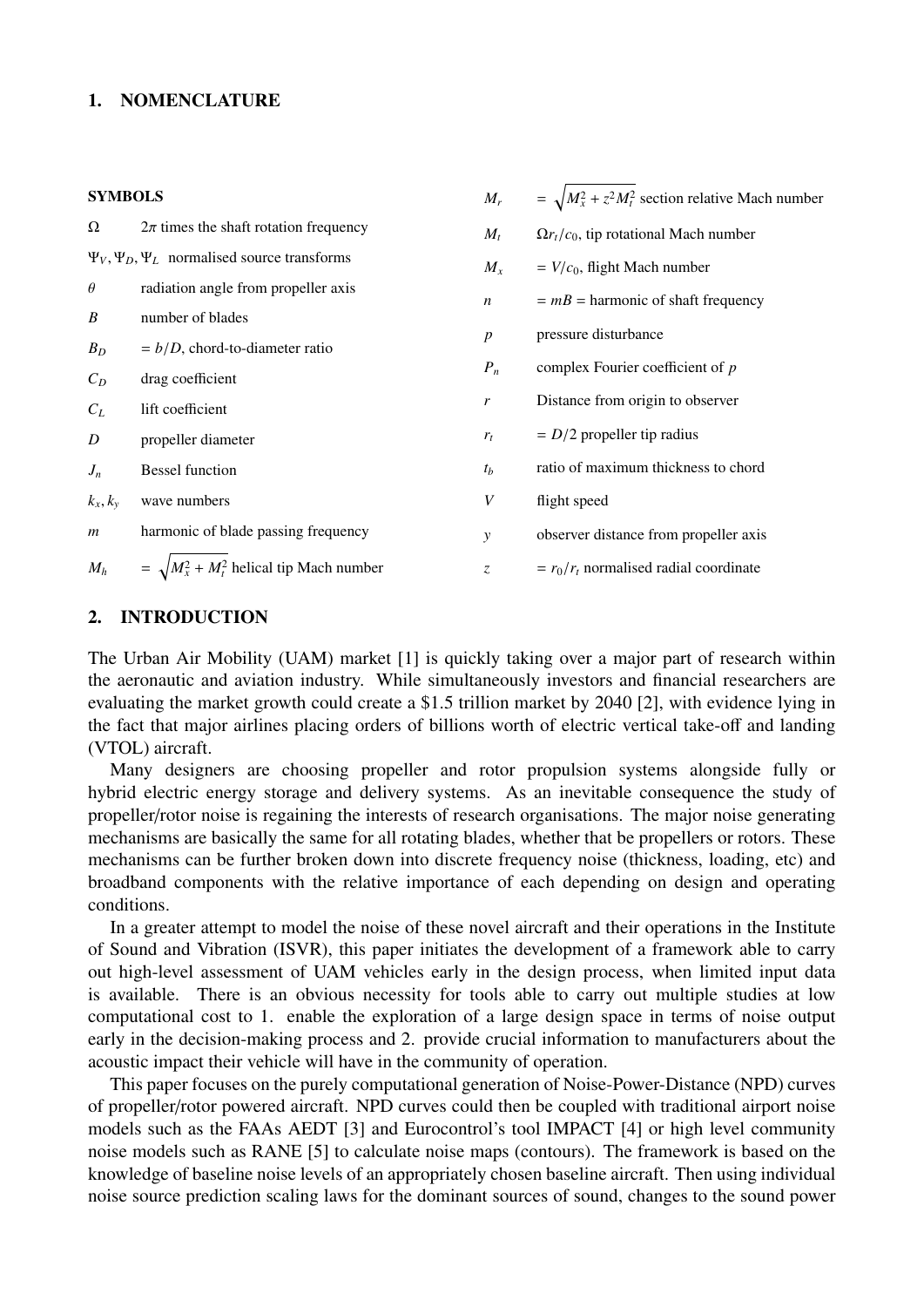output, between the baseline and study aircraft are evaluated. Once the initial points of the *<sup>L</sup><sup>A</sup>*,*max* NPDs are calculated, the standard SAE AIR 1845 [\[6\]](#page-11-5) computational procedure is used to extrapolate to all other NPD distances. SEL NPDs are then also computationally generated by implementing flyovers of a lumped source model comprised of said dominant sources. Finally, to demonstrate the capability of the model, preliminary NPDs for two current propeller aircraft are generated; a single reciprocating engine powered Cessna 172 and the twin engine turboprop de Havilland Canada DHC-6 Twin Otter.

# 3. REVIEW OF HANSON FREQUENCY DOMAIN MODEL FOR PROPELLER HARMONIC NOISE

The development of scaling laws in many cases depends on experimental measurements and data collected for specific sources and operations parameters. These are laws based on empirical or semiempirical models and have proved to be a reliable way of predicting the acoustic field for various aeroacoustics sources; some of these include, fan noise [\[7\]](#page-11-6), jet noise [\[8\]](#page-11-7) and airframe noise [\[9\]](#page-12-0) . In this paper, a simplified version of the frequency domain method developed by Hanson is derived, with the intention of understanding the underlying physics connecting the noise output and key parameters.



Figure 1: Geometry of rotating source and acoustic field.

As previously mentioned steady loading and thickness noise sources constitute the linear content of the sound field that can be modelled by the linearised equations of motion for an inviscid fluid. The Hanson model is a far-field frequency domain model for a single rotating propeller using a helicoidal surface representation of the blades. Hanson's formulation was chosen in this study as it accounts for the linear thickness and loading sources and the nonlinear quadrupole sources (although emitted due operation regime) including forward flight, and to this day represents a unifying theory of propeller harmonic noise. Hanson published an extension to the method to account for unsteady-loading which will be omitted for the analysis presented within this paper but will be considered in future work.

Hanson's derivation starts at the Goldstein version of the acoustic analogy,

$$
\rho'(x,t) = -\frac{1}{c_0^2} \int_{-T}^{T} \int_{S(\tau)} \left( \rho_0 V_n \frac{\partial G}{\partial \tau} + f_i \frac{\partial G}{\partial y_i} \right) d\tau + -\frac{1}{c_0^2} \int_{-T}^{T} \int_{\nu(\tau)} T_{ij} \frac{\partial^2 G}{\partial y_i \partial y_j} dy d\tau \tag{1}
$$

An approximation from thin wing aerodynamic theory is used, permitting the surface boundary conditions to be satisfied on a mean surface rather than on the blade upper and lower surfaces. Thus, the source strengths  $V_n$  and  $f_i$  are determined from actual blade geometry but their point of action is on the mean helicoidal surface (To be further discussed in the asymptotic approximation Section [4\)](#page-4-0).

For *B* blades, the  $m<sup>th</sup>$  harmonic of blade passing frequency is found by setting  $n = mB$  and multiplying by  $\Omega$ . Waveforms can be computed from the Fourier series. To study the effects of blade design and operation parameters Hanson recast his solution into a form that explicitly displays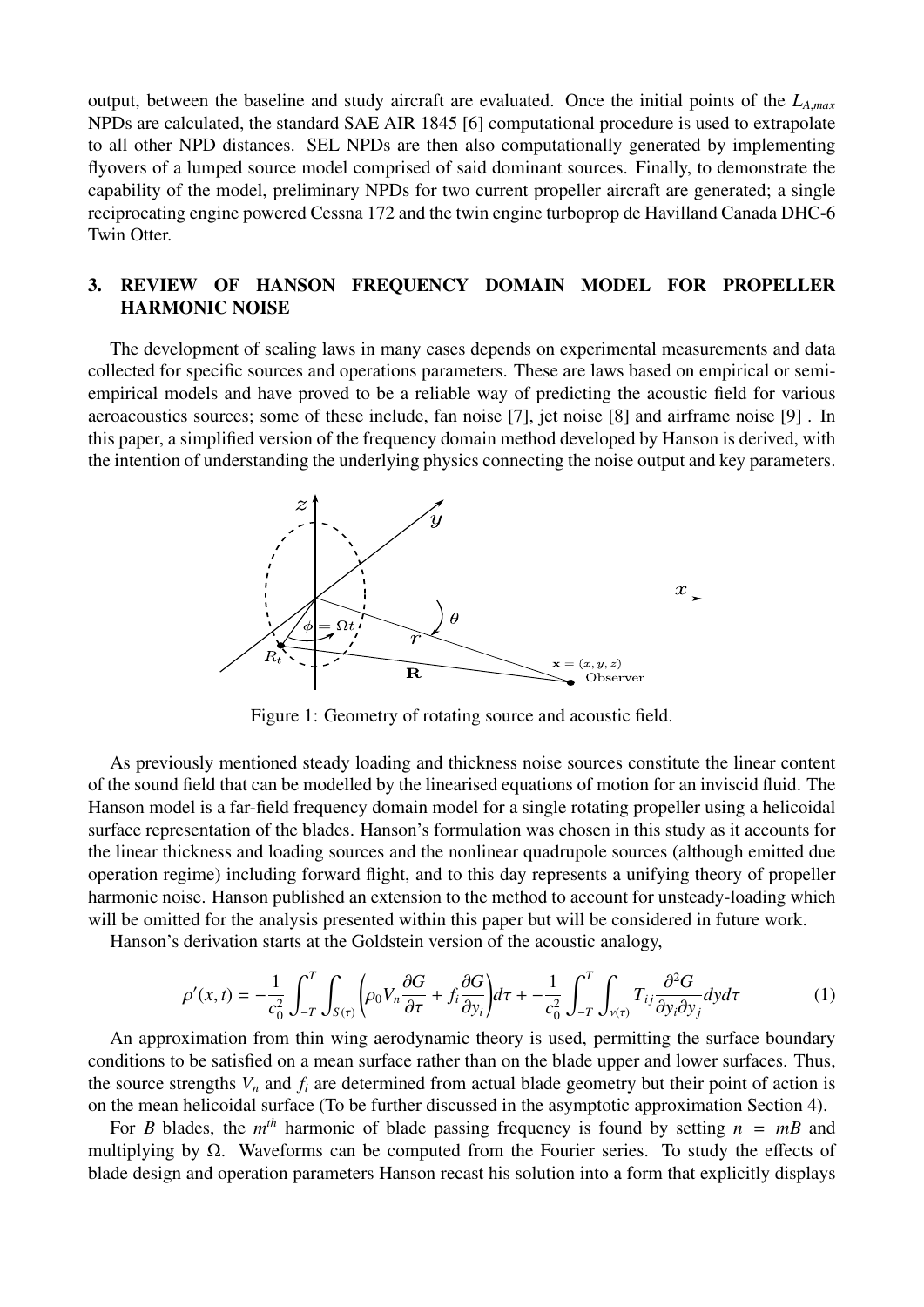<span id="page-4-1"></span>these variables. This form is duplicated here for the ease of the reader and is the starting point of the asymptotic analysis and scaling model within this paper:

$$
\begin{cases}\nP_{Vm} \\
P_{Dm} \\
P_{Lm}\n\end{cases} = -\frac{\rho_0 c_0^2 B \sin \beta \exp \left[imB\left(\frac{\Omega r}{c_0} - \frac{\pi}{2}\right)\right]}{8\pi (y/D)(1 - M_x \cos \beta)} \\
\times \int_0^1 M_r^2 \exp (i\phi_s) J_{mB} \left(\frac{mBzM_t \sin \beta}{1 - M_x \cos \beta}\right) \begin{Bmatrix} k_x^2 t_b \Psi_V(k_x) \\
ik_x (C_D/2) \Psi_D(k_x) \\
ik_y (C_L/2) \Psi_L(k_x)\n\end{Bmatrix} dz
$$
\n(2)

with  $\phi_s$  representing a phase lag due to blade sweep (neglected further on in this study as simple blade geometry is assumed), while  $k_x$  and  $k_y$  being dimensionless wave numbers defined by,

$$
k_x = \frac{2mBB_D M_t}{M_r (1 - M_x \cos \theta)}
$$
(3)

$$
k_{y} = \frac{2mBB_{D}}{zM_{r}} \Big(\frac{M_{x} - M_{r}^{2}\cos\theta}{1 - M_{x}\cos\theta}\Big)
$$
(4)

In this form, Ψ*V*,Ψ*<sup>D</sup>* and Ψ*<sup>L</sup>* represent the Fourier transforms of the three sources giving the thickness and loading distributions of the blade,

$$
\begin{Bmatrix}\n\Psi_V(k_x) \\
\Psi_D(k_x) \\
\Psi_L(k_x)\n\end{Bmatrix} = \int_{-\frac{1}{2}}^{\frac{1}{2}} \begin{Bmatrix}\nH(x) \\
f_D(x) \\
f_L(x)\n\end{Bmatrix} \exp(ik_x x) dx
$$
\n(5)

Finally the contributions of the individual sources may be summed to get the Fourier transform coefficient of the pressure at the  $m<sup>th</sup>$  harmonic of the blade passing frequency  $P_{mB}$ , while the far-field time domain pressure may be given Fourier transform itself.

#### <span id="page-4-0"></span>4. SCALING OF PROPELLER HARMONIC NOISE

The use of analytical formulas for the derivation of scaling laws is advantageous as direct insight to the influence of design geometry and operating conditions have on the fundamental and its harmonics, may be accomplished without full scale experimental procedures. Literature suggests that for propeller harmonic noise not single global scaling law exists (such as Lighthill's eighth power law for jet noise) and rather analytical time or frequency domain models may be used (with the disadvantage a slight increase in time, computational power and inputs requirement) to get much more accurate estimation of the sound power (total acoustic energy) emission [\[10\]](#page-12-1).

Some of the main assumptions of the Hanson frequency domain model will be transcribed here, as the applicability and limitation range of the approximations and scaling laws will directly correlate to starting model. The problem is treated assuming propeller in flight with uniform flow. The source terms used in the derivation are, the monopole (volume), dipole (loading) and quadrupole (Lighthill's stress tensor neglecting viscosity), however the quadrupole term is ignored as it becomes significant at transonic blade section speeds [\[11\]](#page-12-2) (general aviation applications generally consider a maximum blade tip mach number of 0.8 or  $M_t$  < 0.8). The "thin-blade" approximation permits the mathematical simplification of replacing the blade surfaces by their effect on the fluid, this results in errors only at very high harmonic order, and out of the plane of rotation. Finally, Doppler factors in both amplitude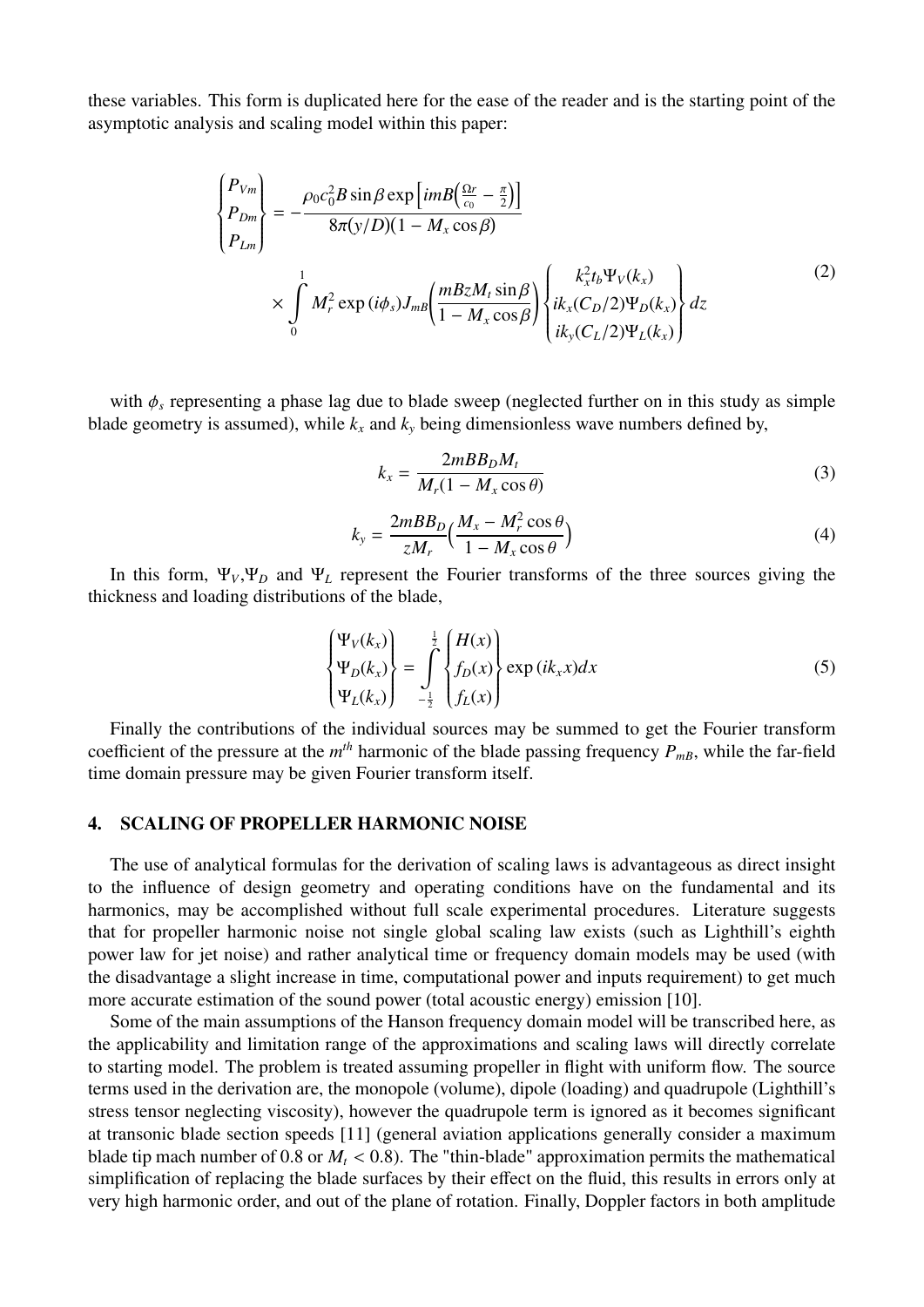and frequency roles are contained with the model, although the relatively low cruise speeds of general aviation vehicles in question are not strongly affected.

The Bessel function makes an appearance in all harmonic noise terms  $P_{Vm}$ ,  $P_{Dm}$  and  $P_{Lm}$ , it largely contributes to the spectral shape of the radiated noise and the overall level and is sometimes referred to a "radiation-factor". The argument  $mBzM_t \sin \beta/(1 - M_x \cos \beta)$  takes maximum values within the plane off rotation, that is  $\beta = 90^\circ$ , and is equal to  $mBzM_t$ . For tip Mach numbers applicable to general aviation vehicles the argument  $mBzM$  remains approximately equal (or slightly smaller) to general aviation vehicles the argument *mBzM<sup>t</sup>* remains approximately equal (or slightly smaller) to the order *mB* of the Bessel functions where its value peaks. This behaviour may be approximated using the small argument asymptotic formula. For the ease we introduce the variable  $\alpha_1$  where  $\alpha_1$  =  $\sin \beta/(1-M_x \cos \beta)$ , therefore the asymptotic approximation of the Bessel function in Equation [2](#page-4-1) may be given by,

$$
J_{m}(\mathit{mBM}_t \alpha_1) \sim \frac{1}{(m \mathit{B})!} \left(\frac{\mathit{mBM}_t \alpha_1}{2}\right)^{m \mathit{B}} \tag{6}
$$

The source terms (the terms in braces of the integral in Equation [2\)](#page-4-1) may be broken down into term in two components: a Spectrum shape component and a spectrum level component. The Ψ terms represent the effect of chordwise noncompactness, that is, interference at the observer location of signals emitted from various source locations along the chord, contributing to the spectrum shape definition. Chordwise blade geometry and loading is what determines these characteristics, therefore we assume a simple parabolic thickness distribution and uniform lift and drag distribution. The thickness, drag, and lift noise components are directly proportional to the thickness ratio *tb*, drag coefficient  $C_D$ , and lift coefficient  $C_L$ , respectively. Combining the noncompactness effect relation along with the proportionality we may estimate the source term transforms by,

$$
\Psi_V(k_x) \approx \frac{1}{k_x^2} = \left(\frac{1 - M_x \sin \theta}{2mBB_D M_t}\right)^2 \tag{7}
$$

$$
\Psi_D(k_x) = \Psi_L(k_x) \approx \frac{1}{k_x} = \left(\frac{1 - M_x \sin \theta}{2mBB_D M_t}\right)
$$
(8)

Therefore the individual source contributions may be estimated as simple functions of the blade thickness,  $t_b$  and blade loading,  $C_L$  and  $C_D$ ,

$$
k_x^2 t_b \Psi_V(k_x) \approx t_b \tag{9}
$$

$$
k_x(C_D/2)\Psi_D(k_x) \approx C_D/2\tag{10}
$$

$$
k_x(C_L/2)\Psi_L(k_x) \approx \frac{C_L k_y}{2k_x} \approx \frac{(M_x - M_h^2 \cos \theta)}{M_t} \frac{C_L}{2}
$$
 (11)

The dominating term within the integral in the radial direction is the square of the section relative Mach number,  $M_r^2$ . The section relative Mach number take maximum at the tip of the propeller, and is equal to the helical Mach number  $M_h$ . We may estimate the value of the integral by assuming it is directly proportional to  $M_h^2$ , and for a static case proportional to  $M_t^2$ , as can be seen,

$$
M_r^2 \approx M_h^2 = M_x^2 + M_t^2
$$
 (12)

This assumption implies that the thickness and loading sources are applied on the propeller tip section. To correct the thickness and loading parameters to account for the entire blade we assume the thickness ratio at the blade tip takes the average value over the blade,  $t_b(z = 1) = \bar{t}_b$ , and the loading coefficient follow accordingly,  $C_D(z = 1) = \bar{C}_D$  and  $C_L(z = 1) = \bar{C}_L$  (Note: the loading parameters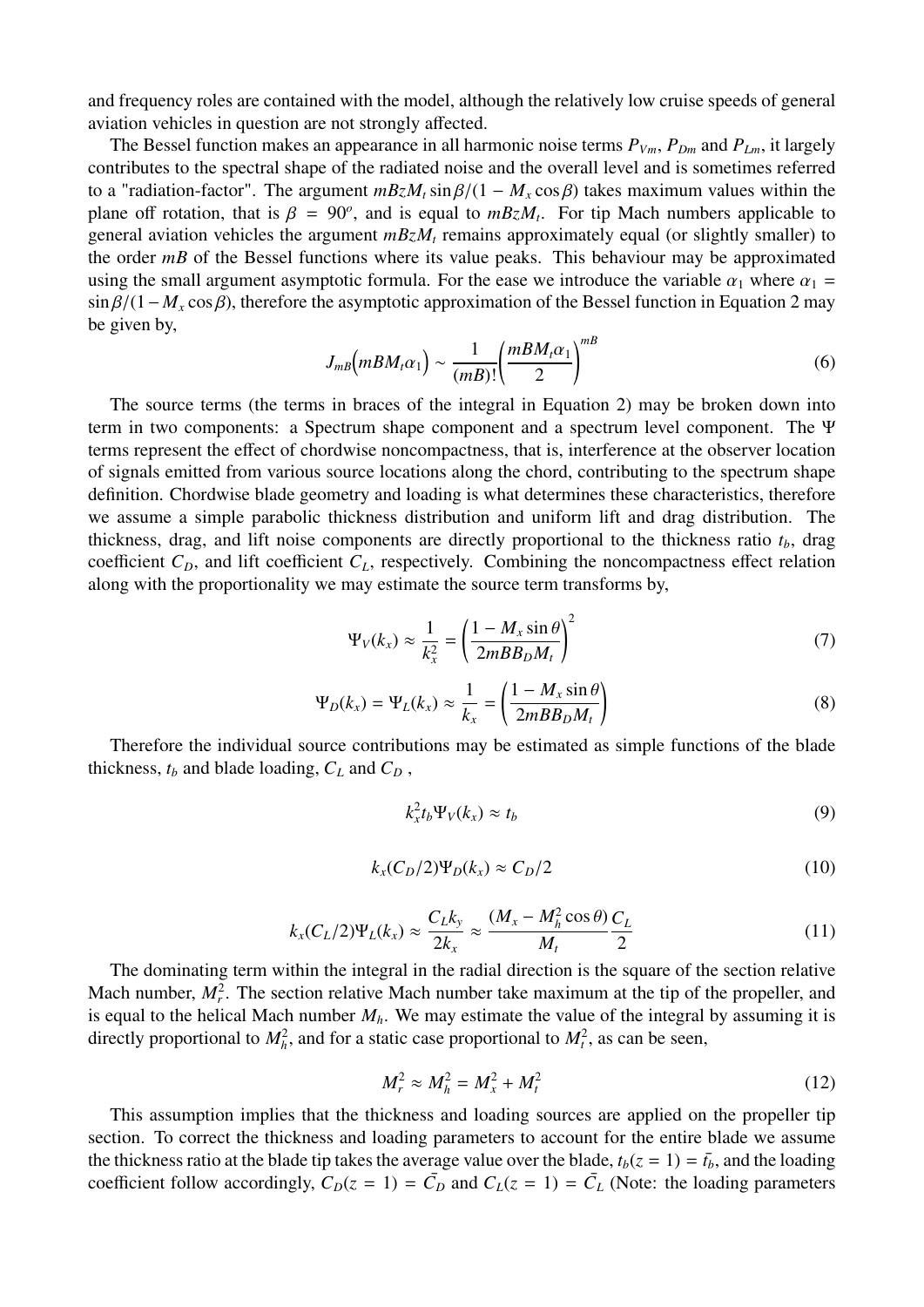$C_D$  and  $C_L$  may instead be defined in terms of thrust and torque,  $dT/dz$  and  $dQ/dz$  respectively, with the integral over the radius giving the thrust and torque acting on the blade).

Combining of the above mentioned procedures and adding the contributions of the individual sources together we may estimate  $P_{mB} = P_{Vm} + P_{Dm} + P_{Lm}$  as,

<span id="page-6-0"></span>
$$
P_{m} = \left(\frac{\rho_0 c_0^2}{8\pi}\right) \left(\frac{D}{y}\right) \left(\frac{\sin \theta}{(1 - M_x \cos \theta)}\right) M_h^2 \left(\frac{1}{(mB)}\right) \left(\frac{mBM_t \sin \theta}{2(1 - M_x \cos \theta)}\right)^{mB}
$$

$$
\times \left[\bar{t}_b + \frac{\bar{C}_D}{2} + \frac{\bar{C}_L (M_x - M_h^2 \cos \beta)}{2M_t}\right]
$$

$$
\times \exp\left[i mB \left(\frac{\Omega r}{c_0} - \frac{\pi}{2}\right)\right]
$$
(13)

As we are interested in the sound power output as a function of design and operational parameter we must first estimate the intensity which is proportional to  $p_{rms}^2$ , therefore we have,

$$
p_{m,rms}^{2} = \langle P_{mB} P_{mB}^{*} \rangle \approx \underbrace{\left(\frac{\rho_{0} c_{0}^{2}}{8\pi}\right)^{2}}_{\text{constants}} \underbrace{\left(\frac{1}{y}\right)^{2}}_{\text{Spherical Spreading}} \underbrace{D^{2} M_{h}^{4} \left[\bar{t}_{b} + \frac{\bar{C}_{D}}{2} + \frac{\bar{C}_{L} (M_{x} - M_{h}^{2} \cos \beta)}{2M_{t}}\right]^{2}}_{\text{Design/operation parameters}}
$$
\n
$$
\times \underbrace{\left(\frac{\sin \theta}{(1 - M_{x} \cos \theta)}\right)^{4mB+2} \left(\frac{1}{(mB)!}\right)^{2} \left(\frac{mBM_{t}}{2}\right)^{2mB}}_{\text{Spectral Shape}} \tag{14}
$$

The asymptotic approximation allows for some simple observations to be made regarding the influence of the tip Mach number. Assuming as previously,  $M_t < 1$  the  $M_t^{2m}$  term in Equation<br>14 shows that at a given rotation rate propellers with larger blade number generate less sound and [14](#page-6-0) shows that at a given rotation rate propellers with larger blade number generate less sound and furthermore the contribution of the higher harmonics rapidly decreases with increasing harmonic order *m* while the tip rotation speed remains subsonic. This allows for a modelling technique used by Heidmann for the estimation of fan discrete-tone and combination-tone noise [\[7\]](#page-11-6), to be applied. The procedure involves predicting the spectrum level and spectrum shape. The spectrum level is defined at each design/operation point by the fundamental tone, while the levels of remaining spectral frequencies are estimated by referencing the blade passing frequency and the spectral shape function. However, unlike Heidmann the spectrum shape is not constant, rather a function of the blade number and tip mach number.

The sin  $\theta$  present within the Bessel function argument, and therefore in the approximation relation, causes highly documented dipole behaviour of the propeller. The radiated noise diminishes towards the propeller axis as approached from both front and rear directions. Additionally, the Doppler factor  $1 - M<sub>x</sub> \cos \beta$ ) causes a shift of that directivity pattern into the forward hemisphere with respect to the propeller plane.

The overall sound power output of the system may therefore be evaluated through the average intensity emitted over angles  $\beta$  and  $\varphi$ , which may be evaluated in the far field through the root-meansquare,

$$
W = 4\pi R^2 \bar{I} = \frac{4\pi R^2}{\rho_0 c_0} \int_{0}^{2\pi} \int_{0}^{\pi} p_{rms}^2 R^2 \sin\beta \, d\beta d\varphi \tag{15}
$$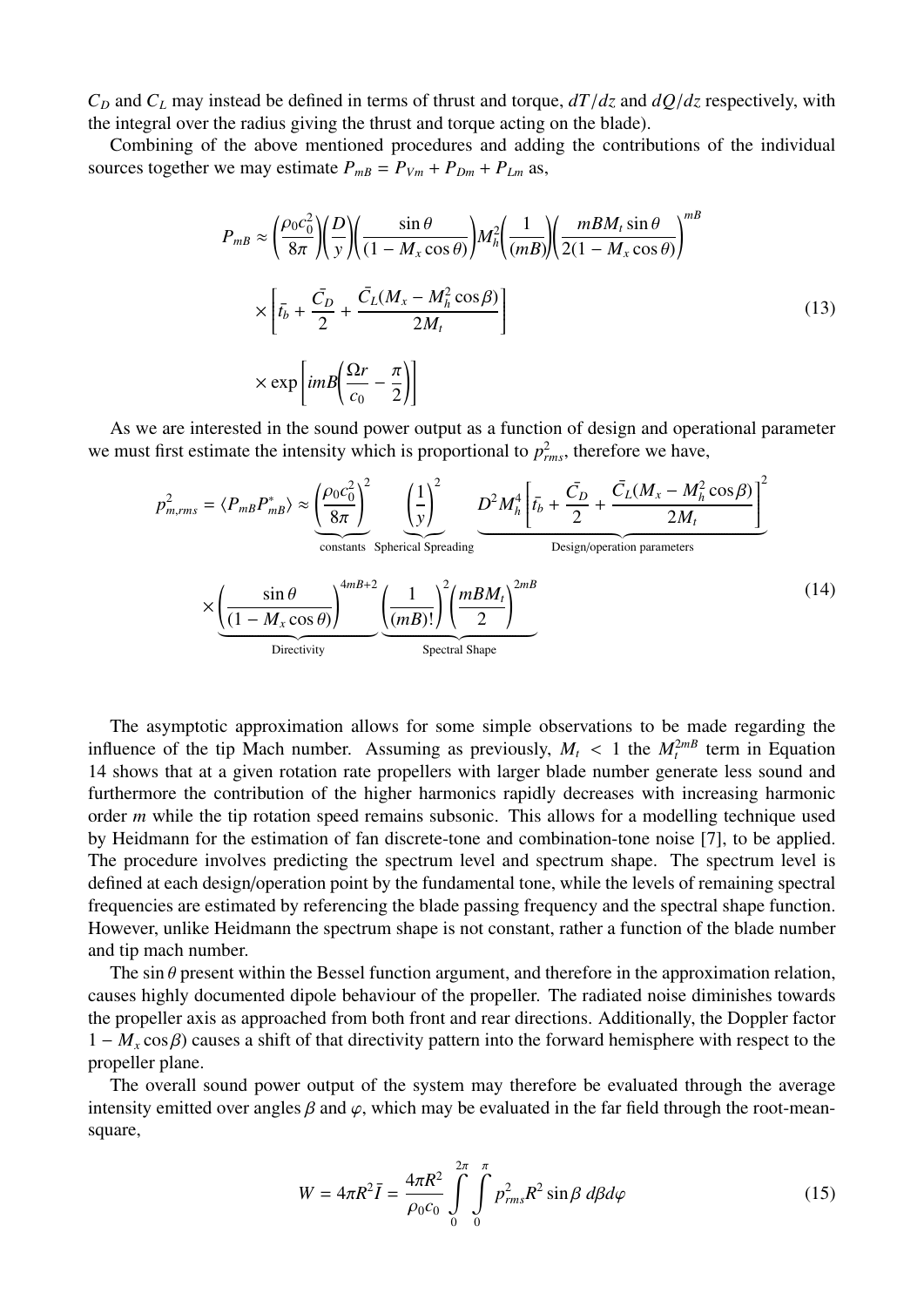The calculation of  $\bar{I}$  pressure depends on the integration over the spherical surface surrounding the source. The integral over  $\varphi$  takes a trivial answer as rotational symmetry exists around the propeller axis. When considering the evaluation of the integral over the polar angle  $\beta$  over in the interval  $\beta \in (0,\pi)$  the solution is no longer trivial. The problem may be divided into two cases, a. a static (or hovering) propeller, meaning  $M_x = 0$  and b. the case where mean flow is non-zero,  $M_x \neq 0$  and assuming subsonic flight speeds  $(M<sub>x</sub> < 1)$ .

The evaluation for the two cases are omitted for terseness, and will included in future publications. In addition the methodology following in Section [5](#page-7-0) allows for calculation of the variation of sound power emitted including directivity effects, therefore the overall sound energy quantification bypassed.

#### <span id="page-7-0"></span>5. NOISE VARIATION DUE TO CHANGES

To incorporate the effect of changing engine power settings, the derived equations are functions of propeller and aircraft operational parameters (thrust setting, torque, rpm e.t.c.) that vary between operational procedures.

It has been previously demonstrated that the use of changes in noise, or ∆PWL, as compared to a baseline scenario gives more accurate prediction than attempting to evaluate absolute values directly using the scaling laws. Coupled with the capability of using ∆PWL in order to generate Noise-Power-Distance curves the use of the scaling formulation may be extended to computationally evaluating modified rotor designs in an urban airport environment through the use of exposure metrics and contours.



Figure 2: Diagram of typical flyover procedure for obtaining NPD data.

The basis of this methodology assumes that any noise level (PWL) of the subject ( modified ) aircraft is given in terms of the sum of a baseline aircraft noise level and the difference in noise level between the two aircraft,

Considering a baseline aircraft, it consists of noise sources emitting overall sound power  $W_0$ . As a result of operational or technological changes, the acoustic noise sources on the aircraft may change in number, magnitude and other acoustic properties, e.g. spectral content, therefore denoting *n* the total number of noise sources after the modifications and *s* an individual noise source that changed by acoustic power  $\Delta W_s$  we may write,

$$
W = W_0 + \sum_{s=1}^{n} \Delta W_s \tag{16}
$$

noting that for noise sources that previously did not exist, ∆*W<sup>s</sup>* = *W<sup>s</sup>* and for sources that were removed,  $\Delta W_s = -W_s$ . Therefore in order to calculate the acoustic emission of the novel aircraft design, knowledge on the acoustic output of the baseline aircraft is required, along with the individual changes of the acoustic sources. As mentioned, Synodinos [\[12\]](#page-12-3) demonstrated this methodology for jet, fan and airframe noise sources on conventional turbofan aircraft, and applied it on novel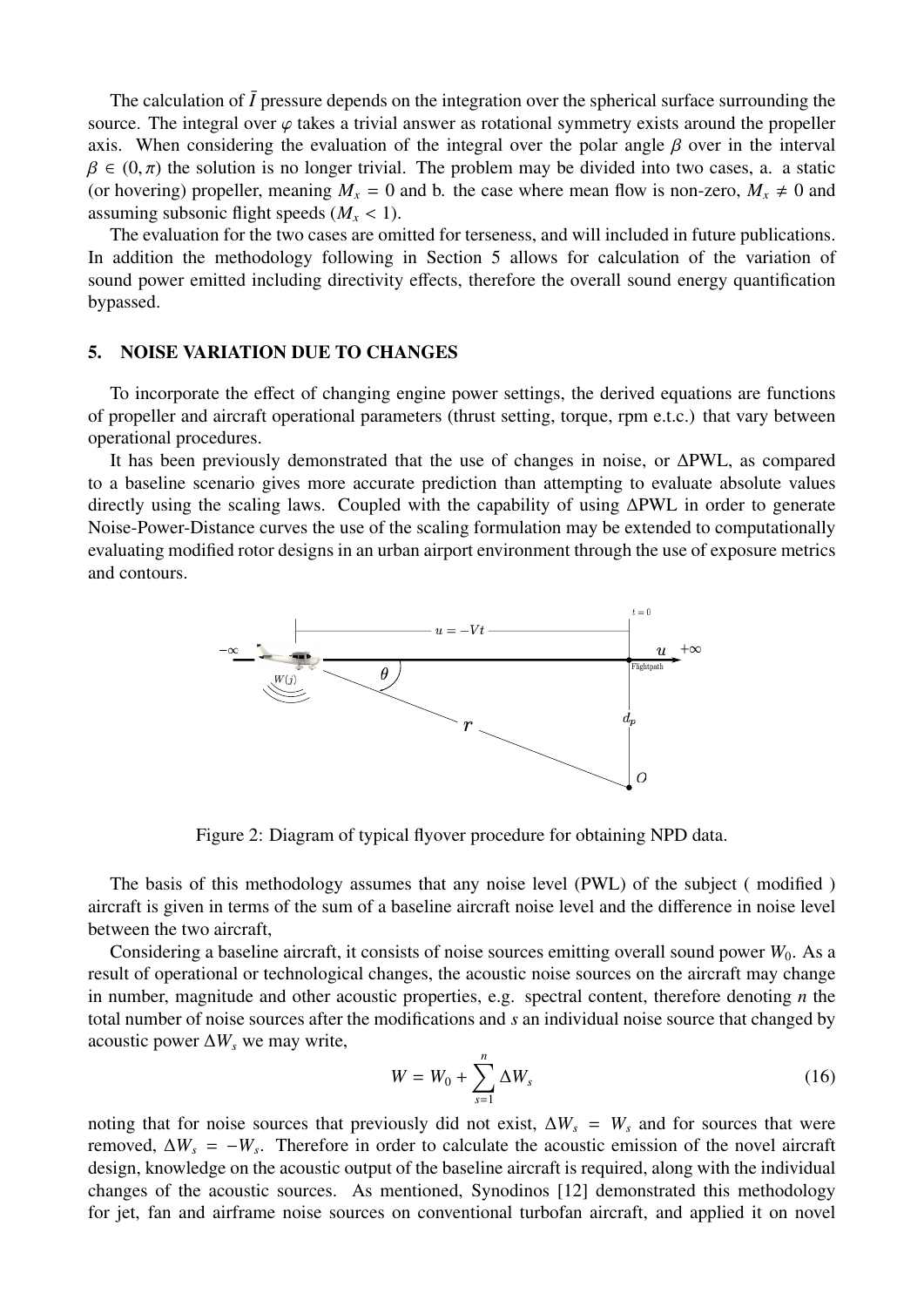ducted fan configurations (considering the same acoustic sources [\[13\]](#page-12-4)). Following we will extend the methodology to incorporate the propeller harmonic noise sources though the use of scaling expressions developed in the previous sections. The methodology includes an elegant way of including the tonal spectral content of propeller noise when calculating the change in noise( ∆Noise) between configurations. This is achieved through the use of a spectral shape function. In this paper, a spectral shape function is explored through the use of the scaling expressions and therefore a product of the starting Hanson model, however other functions may be used to define the spectral content shape according to the application.

The remaining part of this section is dedicated to deriving the change in noise (or specifically the change in SPL) emitted by a propeller aircraft, considering loading and thickness noise sources. The propeller discrete tone noise (as it pertains to the mentioned sources) of any aircraft may be expressed as the energy sum across all harmonics. The individual harmonic levels may be related to the fundamental tone by some spectra shape function, allowing for the SPL to be written as,

$$
L_{p,0} = 10 \log_{10} \left( \sum_{m=1}^{\infty} 10^{\left[ L_{f_1,0} + F_1\left(\frac{f}{f_1,0}\right) \right] / 10} \right) \tag{17}
$$

with  $f = mB\Omega$  and  $f_1 = B\Omega$  represent the frequency of mode *m* and the fundamental tone respectively, while  $L_{f<sub>1,0</sub>}$  is the SPL of the baseline fundamental.  $F<sub>1</sub>$  denotes the spectra shape function.

When modifications in terms of operational and/or design parameters are made, changes to the fundamental tone,  $\Delta L_{f_1}$  and the shape of the harmonics  $\Delta F_1$  are observed, leaving the new SPL as,

$$
L_p = 10 \log_{10} \left( \sum_{m=1}^{\infty} 10^{\left[ L_{f_1,0} + F_1\left(\frac{f}{f_1,0}\right) + \Delta L_{f_1} + \Delta F_1\left(\frac{f}{f_1}\right) \right] / 10} \right)
$$
(18)

where  $L_{f_1} = L_{f_1,0} + \Delta L_{f_1}$  represents the new level of the fundamental tone, and  $L_m(f) = L_{f_1} + L(f_1(f))$  represents the new several level of the homographs (correspondent appetune)  $\Delta F_1(f/f_1)$  represents the new sound level of the harmonics (narrowband spectrum).

Returning to Equation [14,](#page-6-0) we may consider a case where modifications to a baseline aircraft are made. The change in level of the fundamental frequency observed may be estimated by setting  $m = 1$ in both cases and taking the difference between the two, leaving,

$$
\Delta L_{f_1} = 10 \log_{10} \left( \frac{p_{f_1}^2}{p_{f_1,0}^2} \right) \tag{19}
$$

or

$$
\Delta L_{f_1} = 20 \log_{10} \left( \frac{y}{y_0} \right) + 20 \log_{10} \left( \frac{BD}{B_0 D_0} \right) + 40 \log_{10} \left( \frac{M_h}{M_{h_0}} \right)
$$
  
+ 20 \log\_{10} \left( \frac{t\_b + C\_D/2 + C\_L (M\_x - M\_h^2 \cos \beta)/(2M\_t)}{t\_{b,0} + C\_{D,0}/2 + C\_{L,0} (M\_{x,0} - M\_{h,0}^2 \cos \beta\_0)/(2M\_{t,0})} \right) (20)  
+ 20 \log\_{10} \left( \frac{B\_0!}{B!} \right) + 20 \log\_{10} \left( \frac{(BM\_t)^B}{B\_0 M\_{t,0})^{B\_0}} \right) + 20 \log\_{10} \left( \frac{[\sin \beta/(1 - M\_x \cos \beta)]^{2B+1}}{[\sin \beta\_0/(1 - M\_{x,0} \cos \beta\_0)]^{2B+1}} \right)

where the subscript 0 denotes the values corresponding to the condition before the modifications were applied (baseline).

Separating all terms including the mode number *m* in Equation [14](#page-6-0) we may define a function *S* . This function determines the shape of the harmonics.

$$
S(m) = \left(\frac{\sin\beta}{1 - M_x \cos\beta}\right)^{4m + 2} \left(\frac{1}{(m+1)!}\right)^2 \left(\frac{m+1}{2}\right)^{2m + 1} \tag{21}
$$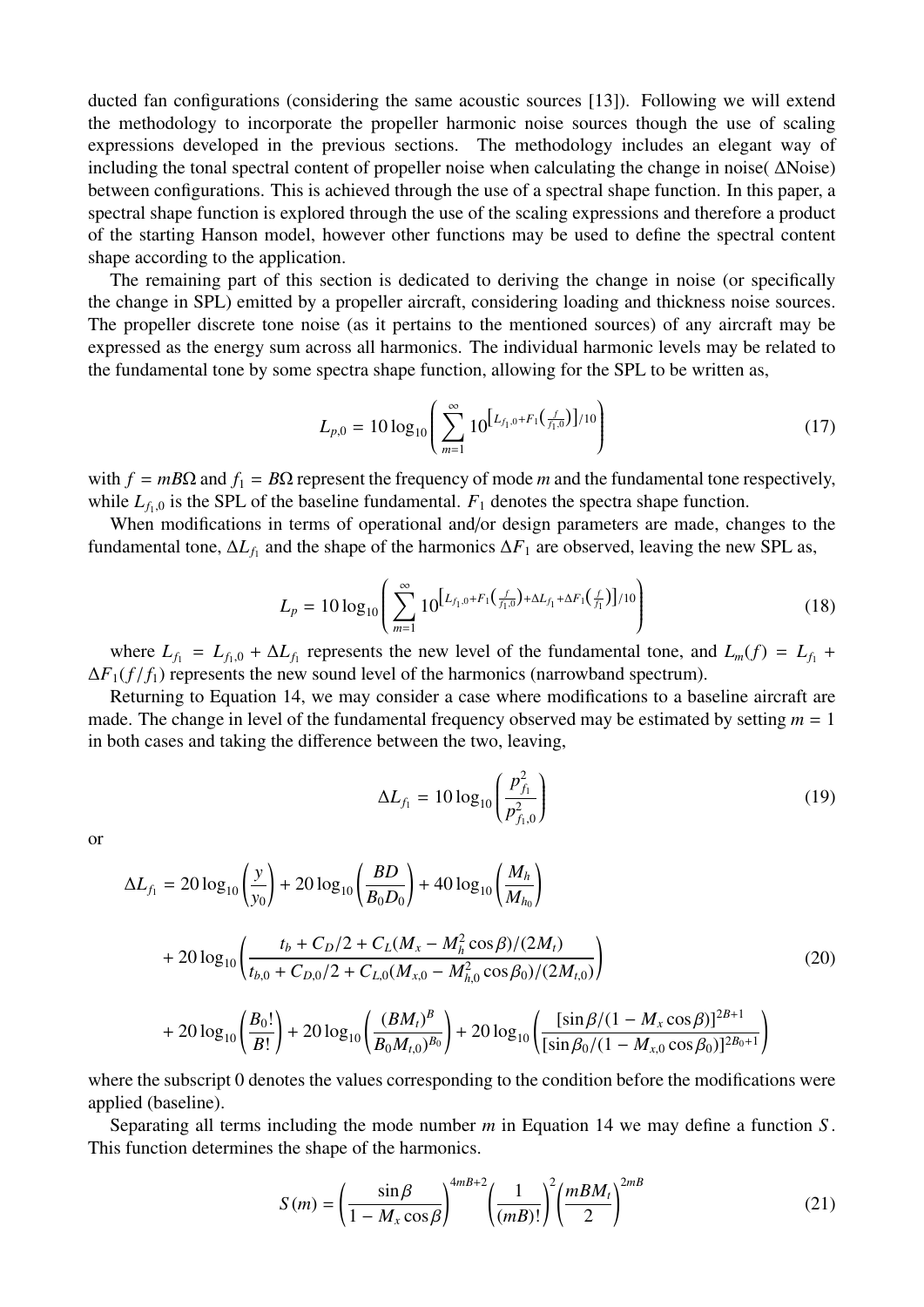Normalising this expression by its value for  $m = 1$ ,

$$
\frac{f}{f_1}(m) = \frac{S(m)}{S(1)} = \left(\frac{\sin\beta}{1 - M_x \cos\beta}\right)^{AB(m-1)} \left(\frac{B!}{(mB)!}\right)^2 \left(\frac{BM_t}{2}\right)^{2B(m-1)} m^{2mB}
$$
(22)

noting that  $\frac{f}{f_1}(1) = 1$  by definition. Finally the change in level of the harmonics (*m* > 1) between a baseline case and a modified counterpart may be given by,

$$
\Delta F_1\left(\frac{f}{f_1}\right) = 20m \log_{10}\left(\frac{m^B}{m^{B_0}}\right) + 20 \log_{10}\left(\frac{B!(mB_0)!}{B_0!(mB)!}\right) + 20 \log_{10}\left(\frac{(BM_t)^{B(m-1)}}{(B_0M_{t,0})^{B_0(m-1)}}\right) + 40 \log_{10}\left(\frac{[\sin\beta/(1 - M_x \cos\beta)]^{B(m-1)}}{[\sin\beta_0/(1 - M_{x,0} \cos\beta_0)]^{B_0(m-1)}}\right)
$$
(23)

#### <span id="page-9-0"></span>6. NOISE-POWER-DISTANCE CURVE GENERATION

This section presents the methodology of computationally generating NPDs using the knowledge of how propeller noise changes as a function of changes in the design and operational parameters. The same approach to the derivation of computational NPDs can be seen in [\[12\]](#page-12-3), where NPDs for fan, jet and airframe noise sources were calculated. The work in this section is novel with regards to the propeller noise sources, and aims on extending the methodology presented in said publications.

The steps in producing NPD curves for propeller powered aircraft from a baseline measured NPD point and aircraft noise variation due to design or operational changes are almost identical to that of conventional aircraft, although differences do occur in the treatment of the spectral content of the sound levels, as changes to the discrete tonal content are also accounted for by the propeller scaling model. For brevity reasons a detailed explanation is omitted but is intended for future publications. For detailed explanation the reader is encouraged to follow the procedure described in [\[12\]](#page-12-3) and [\[14\]](#page-12-5) along with the SAE AIR1845 [\[6\]](#page-11-5) computational step.

#### 7. PRELIMINARY NPDS FOR PROPELLER POWERED AIRCRAFT

In order to validate while at the same time demonstrating the capability of the scaling laws in conjunction with the <sup>∆</sup>PWL methodology, this section estimates both *<sup>L</sup><sup>A</sup>*,*max* and SEL NPD curves of two different propeller powered aircraft and compares to published data [\[15\]](#page-12-6).

For each aircraft a baseline point is chosen (depicted with a red cross in Figures [3](#page-10-0) and [4,](#page-10-1) this point corresponds to a specific power setting *<sup>j</sup>* and slant distance *<sup>d</sup>*) on the *<sup>L</sup><sup>A</sup>*,*max* curves, according to the type of operation of interest. Using the single baseline value and the methodology described in Sections [4,](#page-4-0) [5](#page-7-0) and [6](#page-9-0) predictions for the rest of the NPD slant distances and power setting are made. The first validation case is the Cessna 172 (Maximum take-off weight (MTOW) 1,114 kg). The chosen NPD point corresponds to that of slant distance equals 304.8 m (or 1,000 ft). Figure [3](#page-10-0) show the departure NPDs for the Cessna 172 at two specific power setting; 59.6% and 100% of maximum static thrust (MST) respectively. The published data may be seen in dashed lines, while the predicted in solid ones.

The second validation case demonstrates the capability of estimating NPD for slightly larger turboprop (MTOW 5,682 kg, still within the "small" noise category of aircraft defined by the ICAO Annex 16 [\[16\]](#page-12-7)) with a twin engine configuration. Figure [4](#page-10-1) compares the published and predicted take-off NPD curves (using same notation) at this time 30% and 100% of MST.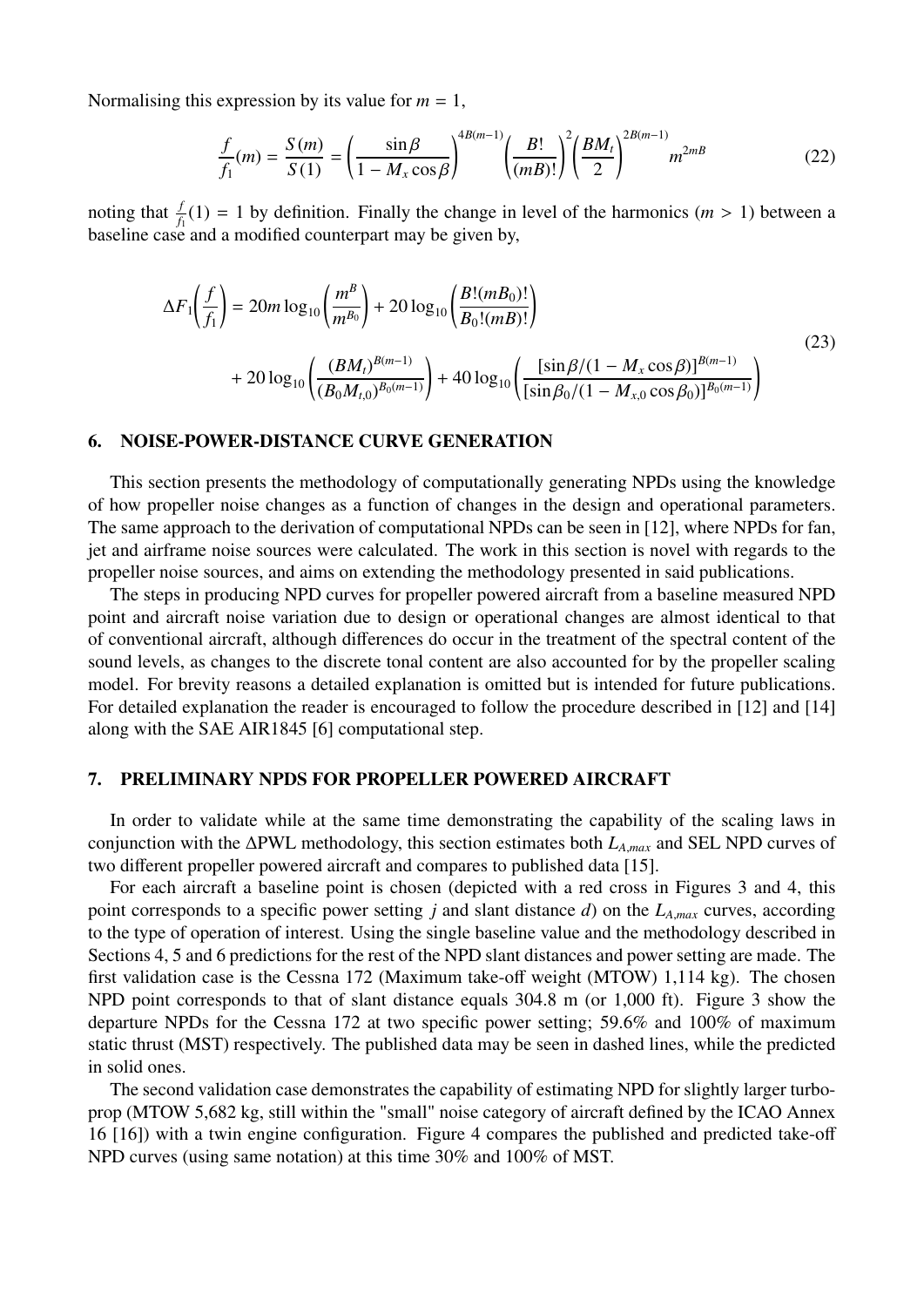<span id="page-10-0"></span>

Figure 3: Published and predicted departure NPDs for a single engine Cessna 172 Skyhawk.

<span id="page-10-1"></span>

Figure 4: Published and predicted departure NPDs for twin engine de Havilland Canada DHC-6 (Twin Otter)

#### 8. CONCLUSIONS

The work presented within this paper summarises the methodology of computing NPD curves for propeller/rotor power aircraft. A scaling law of the dependence of the fundamental tone of the harmonic noise due to thickness and loading source is coupled with a spectral shape function to fully define the discrete tonal content of a propeller source. Using a reference baseline, the change in overall noise output due to changes in propeller parameters is calculated. This change in noise is then used to computationally derive Noise-Power-Distance curves, which serve as the main input for noise exposure map models.

The validation / case studies presented within this paper represent initial results that are tied to a few significant simplification assumptions. Namely a) both types of NPD curves presented (*L<sup>A</sup>*,*max* and SEL) are strongly dependant to the overall directivity of the aircraft. In this initial study the assumption of a simple dipole source directivity was made. This assumption is closely related to the next assumption discussed, that of a single dominant acoustic noise source. The aircraft is represented by the assumed dominant propeller tonal noise. Propeller tonal noise due to loading and thickness source as discussed by Hanson in [\[17\]](#page-12-8), [\[18\]](#page-12-9), [\[19\]](#page-12-10) and others [\[20\]](#page-12-11), [\[21\]](#page-12-12). Realistic directivity data of propeller aircraft flyovers could potentially reduce the error in both types of NPD curves. b) the propeller and specifically propeller tonal noise is assumed to be the dominant source. As of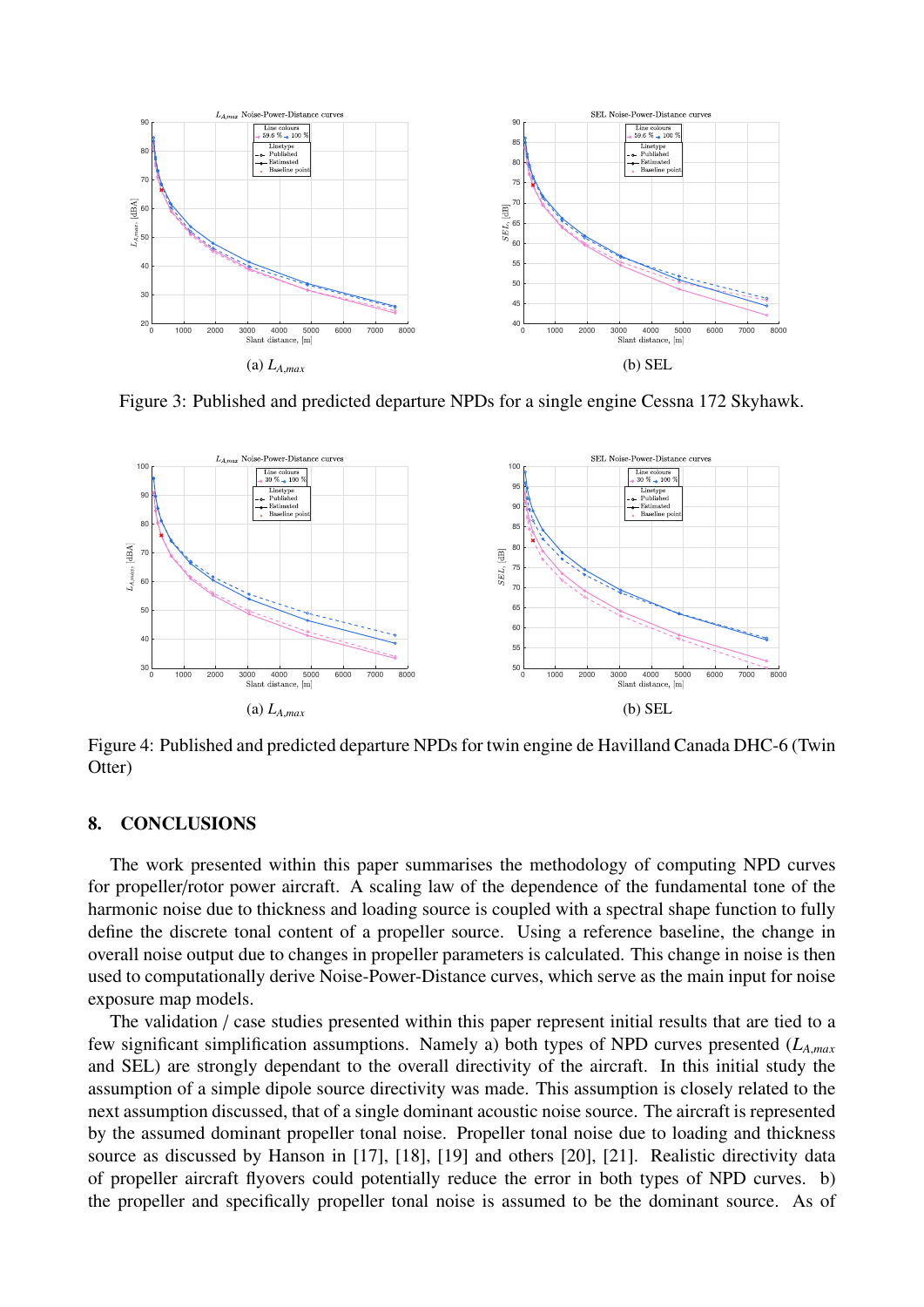this preliminary study this assumption results in the negligence of other possible aeroacoustic noise sources (e.g. airframe noise, reciprocating engine noise, jet noise etc. ) that may be present. This assumption may be justified for takeoff procedures as high thrust requirements lead to heavily loaded propeller blades contributing to the discrete loading noise. However, approach procedures may suffer from the opposite effect of low loading characteristics. Therefore future approach calculations will consider addition model to account for airframe noise etc, as in [\[12\]](#page-12-3). In the case of the Cessna 172, the reciprocating engine noise is assumed to be effectively masked by the propeller noise [\[22\]](#page-12-13). The same hold for turboprop engine architectures as in the case of the DHC-6, where the combustion and jet noise sources are considered negligible with respect to the propeller source [\[23\]](#page-12-14). Finally, c) the final point of discussion brings two points into one. The frequency content of the predicted NPD curves depends on two factors, 1. the baseline spectra and 2. the predicted changes to the spectra by the scaling model. Baseline spectral data (specifically spectral shapes) for different operational regimes are not readily available. The predictions within this paper are based on spectral shapes of flyover measurements at the highest possible power setting (100 % MST). The predicted changes to the spectra may also lead to errors as discrete-tonal noise of the propeller is only accounted for (e.g. changes in high-frequency vortex broadband noise are not captured). As mentioned closely coupled with the frequency content of the sound in the atmospheric attenuation. As the attenuation is related to the propagation distance and the frequency of the sound, the large NPD slant distances tend to amplify the error associated with the prediction of the spectra shape change.

Nevertheless, despite the sources of error discussed, the framework provided estimates with an average error of  $\pm$  1.5 dB for the  $L_{A,max}$  NPD curves and  $\pm$  2 dB for the SEL NPD curves, which is within the tolerance suggested by the ECAC Doc 29 [\[14\]](#page-12-5). Finally, it worth noting that the framework is by nature computational therefore eliminating errors associated with experimental measurements of flyover procedures.

It may therefore be concluded that the framework has the potential to provide good NPD estimates for propeller aircraft, as mentioned, when limited data is available at the early stages of design. Future publications will aim at demonstrating the application of the framework on novel fully electric fixed wing and rotorcraft designs and their and contemporary operations.

### **REFERENCES**

- <span id="page-11-0"></span>[1] R. Goyal. Urban air mobility (uam) market study. Technical report, National Aeronautics and Space Administration (NASA), November 2018.
- <span id="page-11-1"></span>[2] Morgan Stanley Research. Are flying cars preparing for take-off? [https://www.](https://www.morganstanley.com/ideas/autonomous-aircraft) [morganstanley.com/ideas/autonomous-aircraft](https://www.morganstanley.com/ideas/autonomous-aircraft), January 2019.
- <span id="page-11-2"></span>[3] J. Koopmann, A. Hansen, S. Hwang, M. Ahearn, and G. Solman. Aviation environmental design tool (aedt) version 2c technical manual. Technical Report Tech. Rep. DOT-VNTSC-FAA-16-17, Federal Aviation Administration (FAA), July 2016.
- <span id="page-11-3"></span>[4] EUROCONTROL. Integrated aircraft noise and emissions modelling platform. [https://www.eurocontrol.int/platform/](https://www.eurocontrol.int/platform/integrated-aircraft-noise-and-emissions-modelling-platform) [integrated-aircraft-noise-and-emissions-modelling-platform](https://www.eurocontrol.int/platform/integrated-aircraft-noise-and-emissions-modelling-platform).
- <span id="page-11-4"></span>[5] A. J. Torija, R. H. Self, and I. H. Flindell. A model for the rapid assessment of the impact of aviation noise near airports. *The Journal of the Acoustical Society of America*, (2):981–995, 2017.
- <span id="page-11-5"></span>[6] Society of automotive engineers: Procedure for the calculation of aircraft noise in the vicinity of airports. Technical Report 1845, SAE AIR, 1981.
- <span id="page-11-6"></span>[7] M. Heidmann. Interim prediction method for fan and compressor source noise. 1975.
- <span id="page-11-7"></span>[8] James R. Stone, Donald E. Groesbeck, and Charles L. Zola. Conventional profile coaxial jet noise prediction. *AIAA Journal*, 21(3):336–342, 1983.